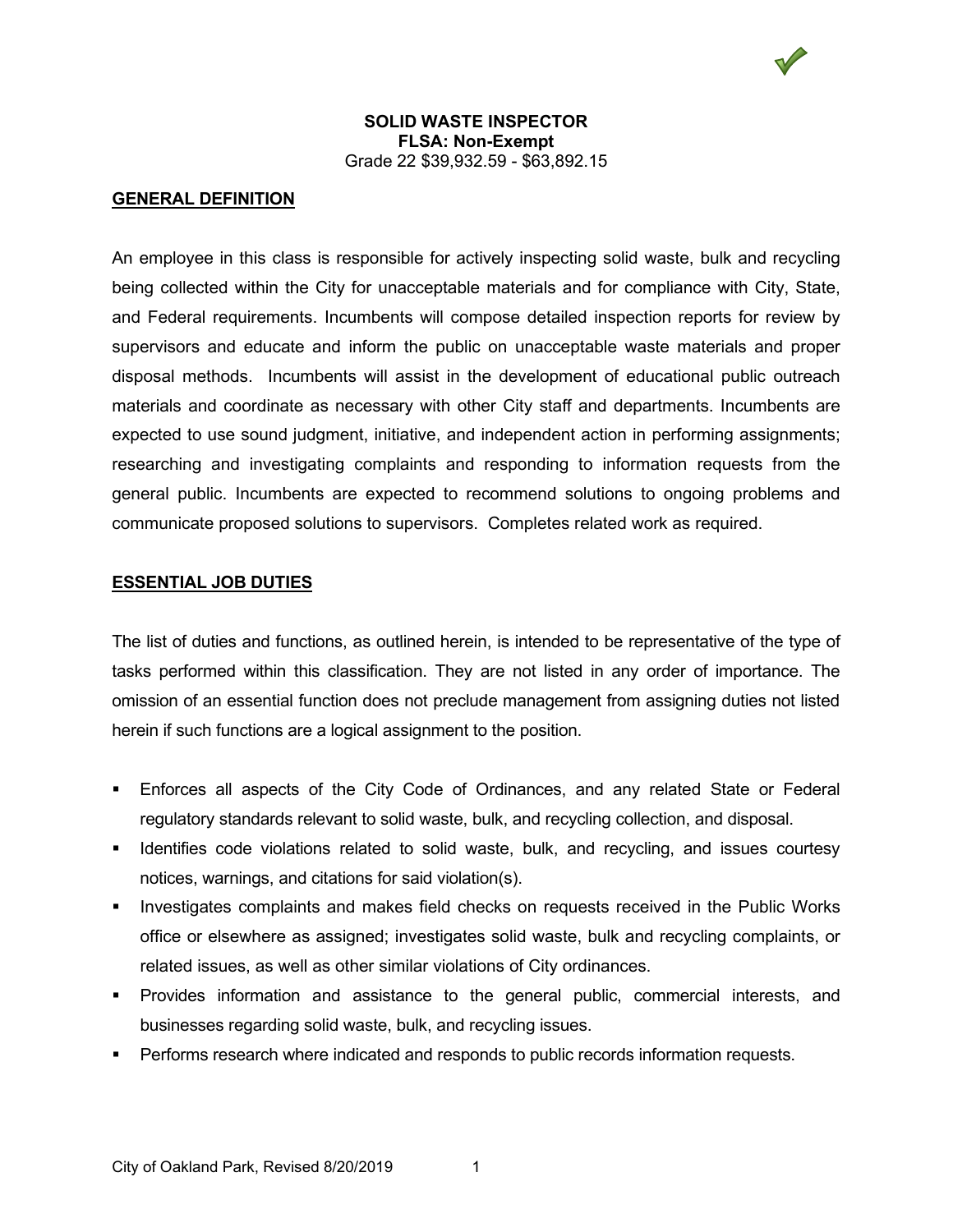- Operates photography equipment to photograph and document visual representations of code violations.
- Prepares reports according to required City protocols to document issues discovered in the field.
- Operates technology for the recording and documenting of complaints, issues, warnings, and citations.
- **Receives and responds to concerns and inquiries from the community regarding public** works, solid waste, bulk and recycling activities, and provides resolution within the scope of authority or directs to appropriate entity.
- Gives instruction and advice on City standards and other regulatory requirements, reviews field and office work and gives technical assistance and advice; participates in the resolution of the more complex problems and disputes relative to solid waste, bulk and recycling issues.
- **Requires regular attendance to scheduled work shifts.**

# **KNOWLEDGE, SKILLS & ABILITIES**

- Substantial knowledge of the materials, methods, and collection/disposal methods and processes associated with solid waste, bulk and recycling.
- Knowledge of modern methods and techniques of solid waste, bulk and recycling collection and disposal.
- Considerable knowledge of solid waste, bulk and recycling terminology, techniques and practices, pertinent specifications or codes for the area of assignment.
- Considerable knowledge of applicable legal and administrative regulations relative to solid waste, bulk, and recycling.
- Knowledge of the types of tests/audits performed on solid waste, bulk, and recycling streams.
- Knowledge of the basic principles and practices involved in solid waste, bulk, and recycling collection, and disposal.
- Ability to detect and locate violations of City, State, and Federal requirements related to solid waste, bulk and recycling.
- Ability to evaluate the course of action proposed to be taken to remedy non-compliance issues related to solid waste, bulk, and recycling issues.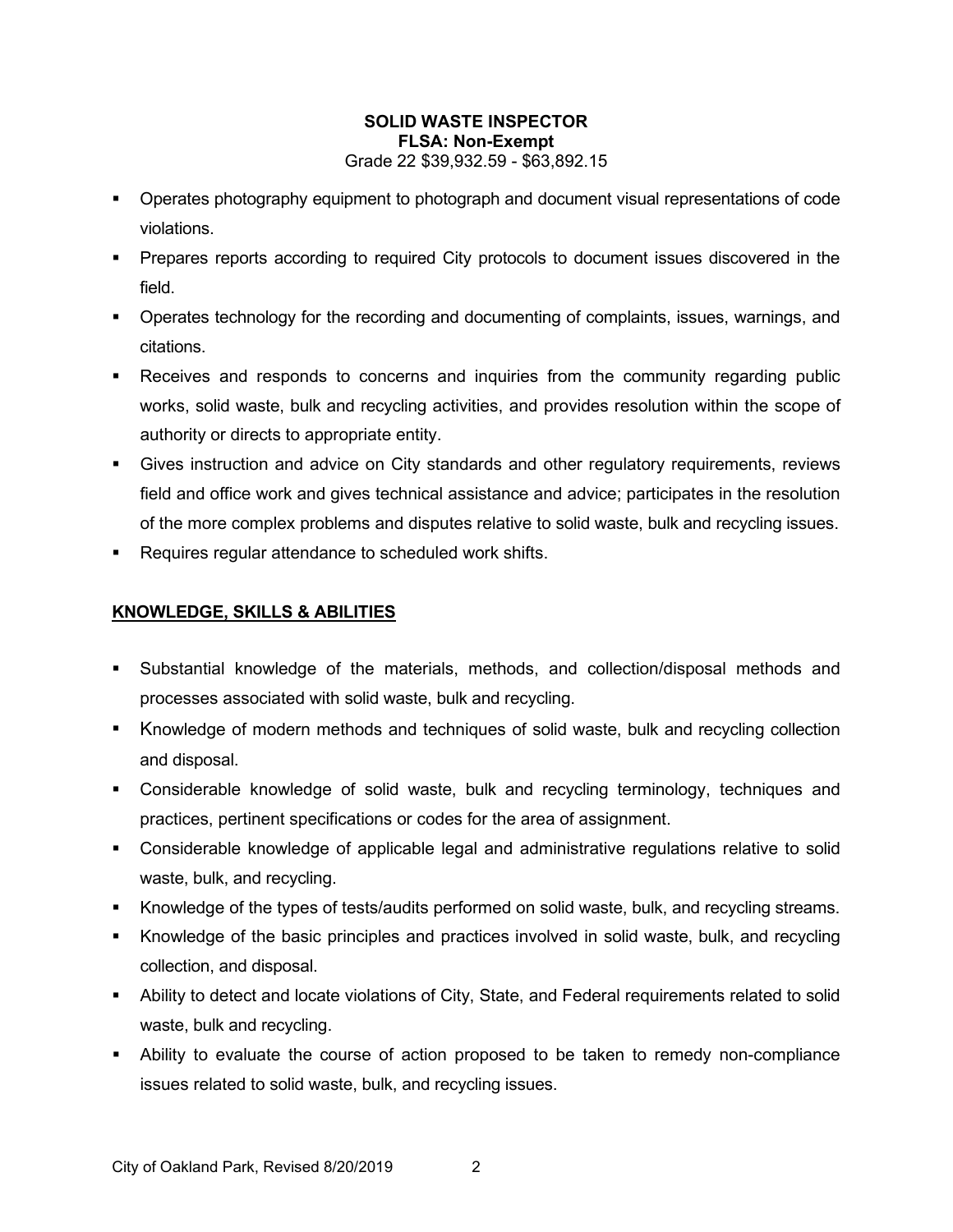- Ability to read and interpret solid waste, bulk and recycling rules, regulations, and requirements.
- Ability to maintain records and prepare reports on various phases of solid waste, bulk, and recycling collection, and disposal.
- Ability to make detailed technical inspections and to enforce regulations with firmness, tact, and impartiality.
- Ability to establish and maintain effective working relationships with internal and external customers, as well as governing and appointed authorities.
- A strong customer service orientation in work and communication with coworkers, management, elected officials, and citizens.

# **MINIMUM ACCEPTABLE EDUCATION, TRAINING & EXPERIENCE**

High School Diploma or GED Certificate and 1-year experience in a related industry, e.g., solid waste, bulk and/or recycling collection, disposal, or code enforcement. Requires a valid Florida Driver's license without any restrictions that affect the ability to perform essential job duties.

# **PREFERRED**

Valid State of Florida Class B Driver's License with air brakes endorsement.

#### **PHYSICAL REQUIREMENTS**

The City of Oakland Park is an Equal Opportunity Employer. In compliance with the Americans with Disabilities Act (42 U.S. C. 12101 et. seq.), the City of Oakland Park will provide reasonable accommodations to qualified individuals with disabilities and encourages both prospective and current employees to discuss potential accommodations with the employer. The physical demands described here are representative of those that must be met by an employee to successfully perform the essential functions of this job.